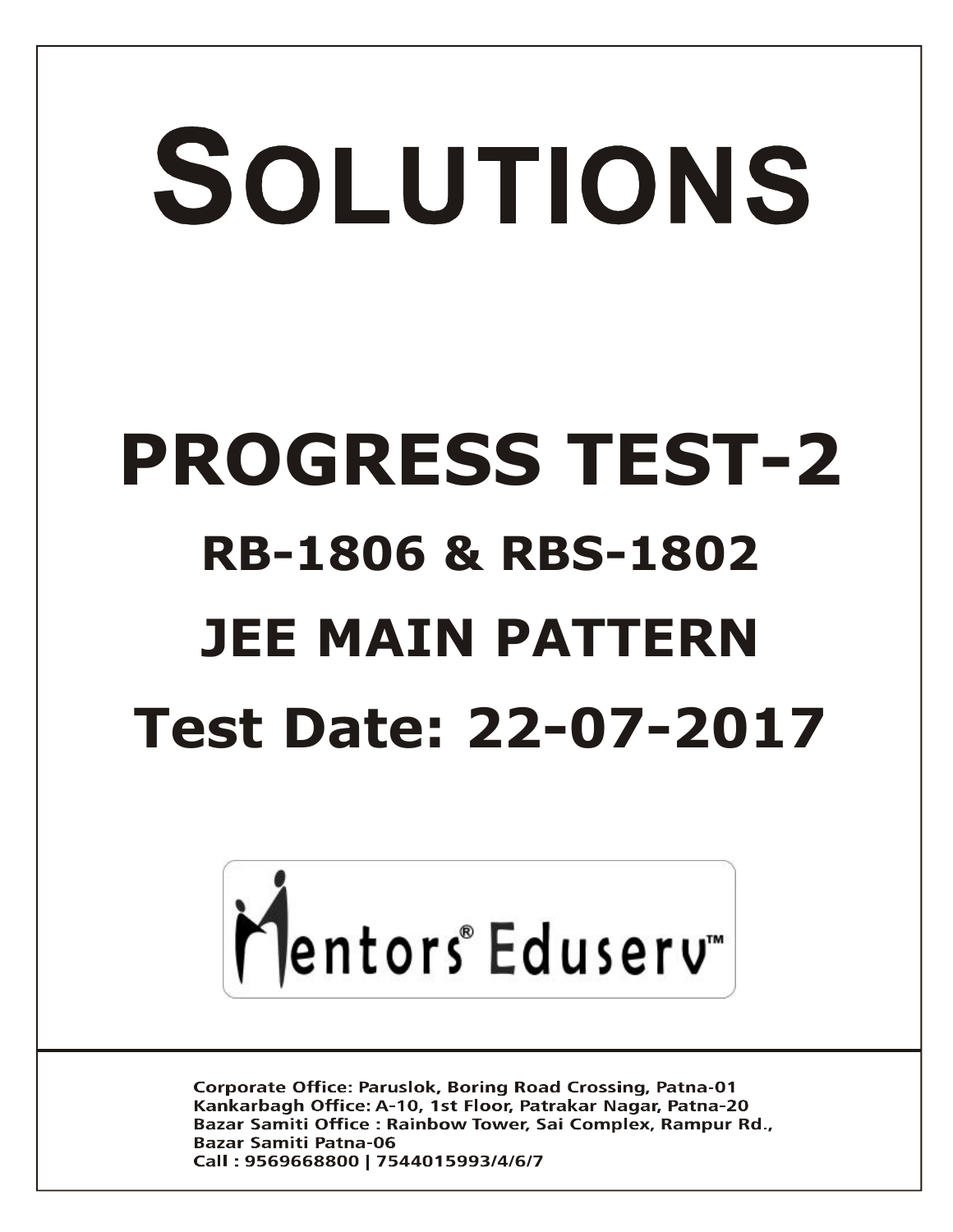[ **2** ] **PT-II (Main) RB-1806 & RBS-1802\_22.07.2017 PHYSICS 1. (D)** Given  $(\vec{a} + 3b) \cdot (7\vec{a} - 5b)$  $\vec{r}$   $\vec{r}$   $\vec{r}$   $\vec{r}$   $\vec{r}$  $= 0 \Rightarrow 7 a^2 - 15 b^2 + 16 \vec{a} \cdot \vec{b}$ **b**  $\ldots$  . (1) Also,  $(\vec{a} - 4\vec{b}) \cdot (7\vec{a} - 2\vec{b}) = 0 \implies 7$  a<sup>2</sup> + 8 b<sup>2</sup> - 30  $\vec{a} \cdot \vec{b}$  $\vec{a} \cdot \vec{b} = 0$  ....... (2) Subtracting,  $-23b^2 + 46\,\vec{a}\cdot\vec{b}$  $\vec{a} \cdot \vec{b} = 0 \Rightarrow \vec{a} \cdot \vec{b}$  $\vec{a} \cdot \vec{b} = \frac{b^2}{2}$ 2 Putting this in (1),  $7 a^2 - 7 b^2 = 0$   $\Rightarrow$  $|\vec{a}| = |\vec{b}|$  . Thus  $\vec{a} \cdot \vec{b}$  $\vec{a} \cdot \vec{b}$  =  $ab \cos \theta$  $\Rightarrow$   $\frac{b^2}{2}$ 2  $= b^2 \cos \theta \Rightarrow \cos \theta =$ 1  $\frac{1}{2}$  or  $\theta = 60^{\circ}$ . **2. (A) 3. (B) 4. (D)**  $A = 3N$ ,  $B = 2N$  then  $R = \sqrt{A^2 + B^2 + 2AB\cos\theta}$  $R = \sqrt{9 + 4 + 12 \cos \theta}$  ...(i) Now  $A = 6N$ ,  $B = 2N$  then  $2R = \sqrt{36 + 4 + 24 \cos \theta}$  ...(ii) from (i) and (ii) we get  $\cos \theta = -\frac{1}{2}$  $\cos \theta = -\frac{1}{2}$  :  $\theta = 120^{\circ}$ **5. (B) 6. (C)**  $Kx = mg$  $x = \frac{mg}{K} = \frac{0.1 \times 10}{20} = \frac{1}{20}$ 20  $0.1 \times 10$ K  $\frac{mg}{V} = \frac{0.1 \times 10}{20} = \frac{1}{20} = 5$  cm, Apply  $\frac{1}{v} + \frac{1}{u} = \frac{1}{f}$ u 1 v  $\frac{1}{-} + \frac{1}{-} =$ **7. (C)**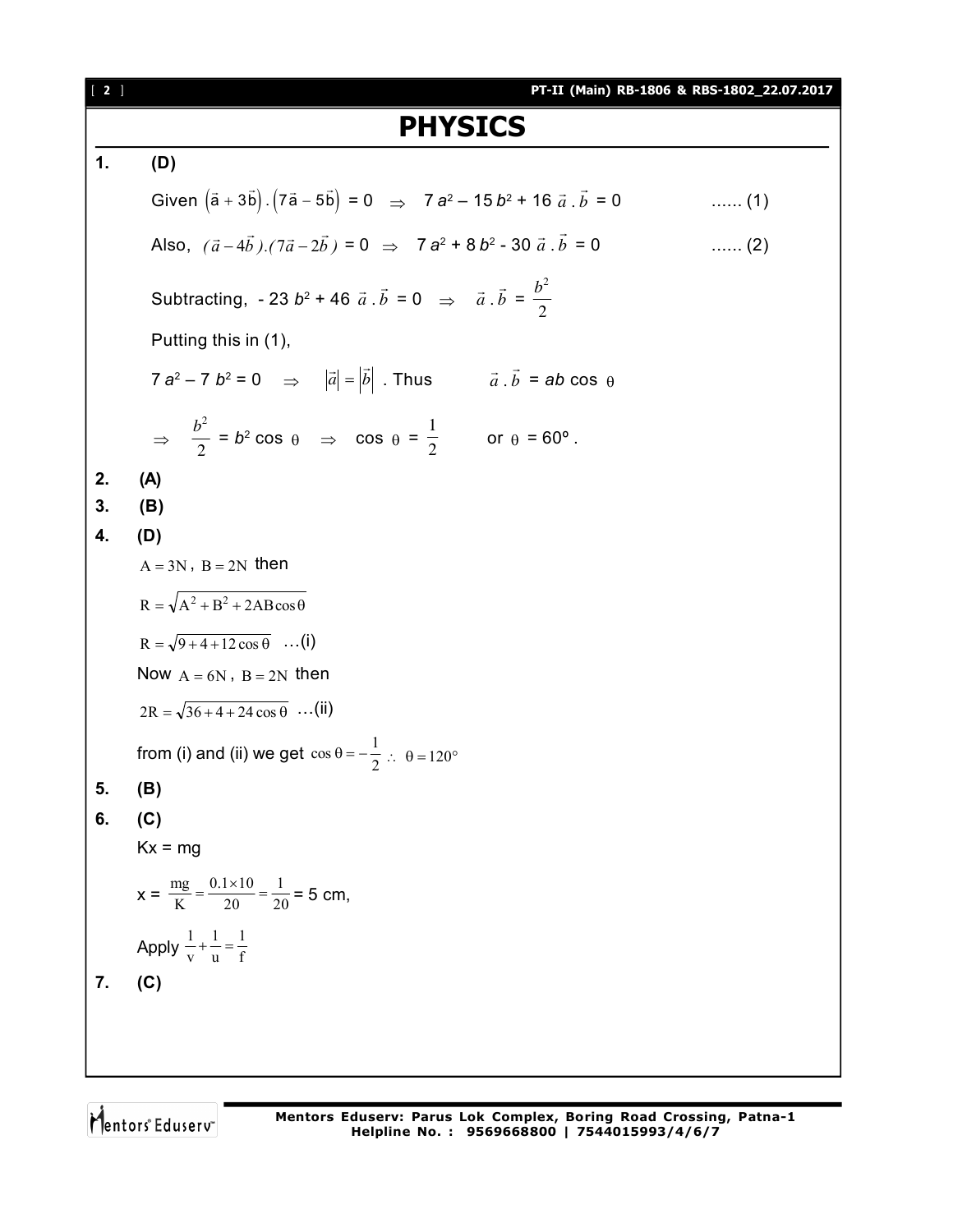## **PT-II (Main) RB-1806 & RBS-1802\_22.07.2017** [ **3** ]

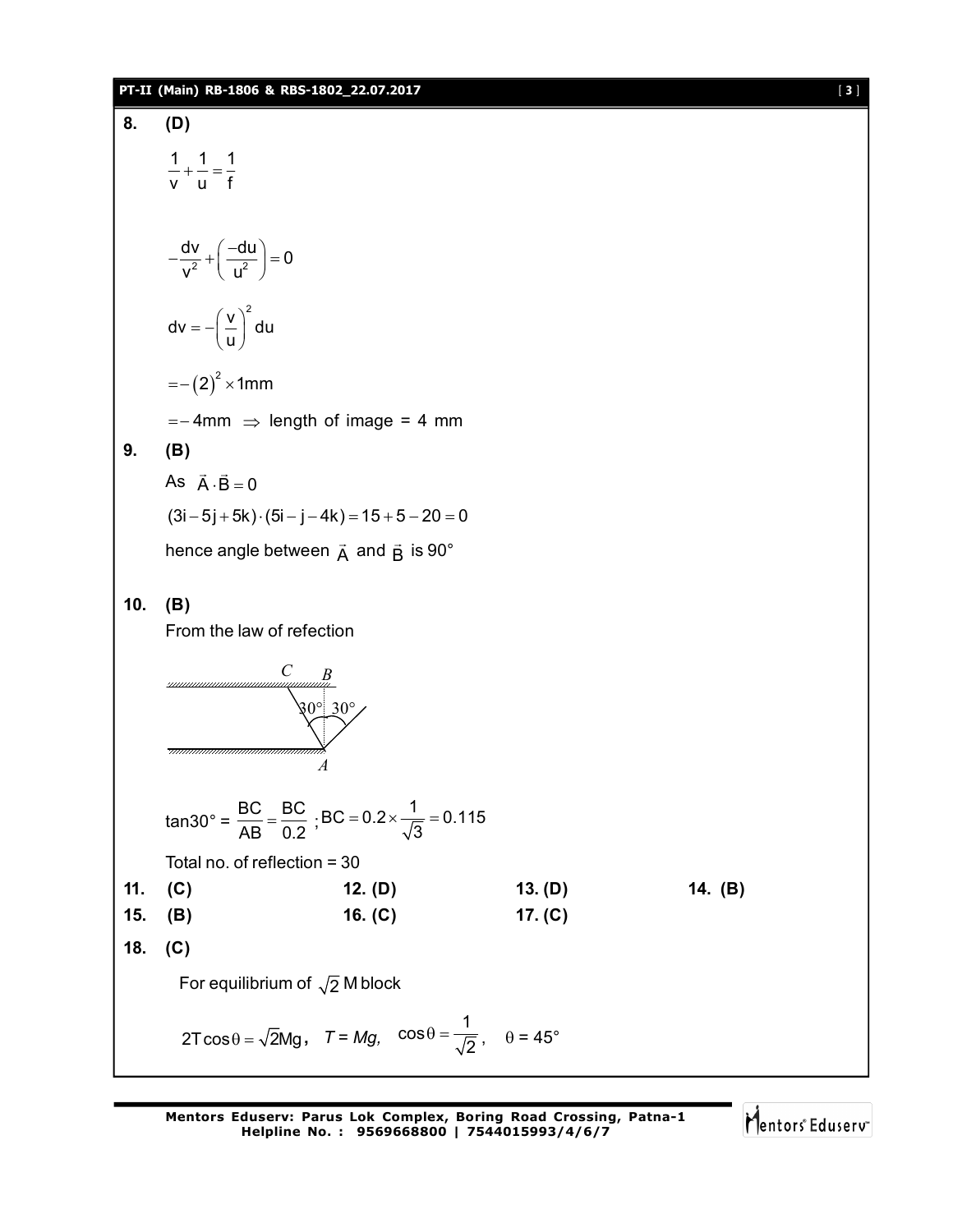| $[4]$ |                                                                                                                                                     | PT-II (Main) RB-1806 & RBS-1802_22.07.2017                                                                                                                                       |
|-------|-----------------------------------------------------------------------------------------------------------------------------------------------------|----------------------------------------------------------------------------------------------------------------------------------------------------------------------------------|
| 19.   | (A)                                                                                                                                                 |                                                                                                                                                                                  |
|       | $R = mg + F2 cos \theta$                                                                                                                            |                                                                                                                                                                                  |
|       | Also, $f = F_1 + F_2 \sin \theta \le \mu R = \mu [mg + F_2 \cos \theta]$                                                                            |                                                                                                                                                                                  |
|       | $\Rightarrow \mu \ge \frac{F_1 + F_2 \sin \theta}{mg + F_2 \cos \theta} \Rightarrow \mu_{min} = \frac{F_1 + F_2 \sin \theta}{mq + F_2 \cos \theta}$ |                                                                                                                                                                                  |
| 20.   | (D)                                                                                                                                                 |                                                                                                                                                                                  |
|       | $2T - mg = ma$ (i)                                                                                                                                  | <u> annonomono</u>                                                                                                                                                               |
|       | $mg - T = 2ma$ (ii)                                                                                                                                 |                                                                                                                                                                                  |
|       | (i) and (ii) $\Rightarrow$ $a = \frac{g}{5}$                                                                                                        | $a_{A}=a\uparrow \begin{array}{c} 2T & 2T \\ \hline A & 2T \\ mg \\ mg \\ a_{B}=2a\downarrow \begin{array}{c} 2T \\ \hline A \\ \hline B \\ \hline \Psi \end{array} \end{array}$ |
|       | $\therefore \qquad a_{\text{B}} = \frac{2g}{5}$                                                                                                     |                                                                                                                                                                                  |
| 21.   | (C)                                                                                                                                                 |                                                                                                                                                                                  |
|       | From constraint relation $V_B = \frac{V}{3}$                                                                                                        |                                                                                                                                                                                  |
| 22.   | (D)                                                                                                                                                 |                                                                                                                                                                                  |
|       | $T = 0, a = g$                                                                                                                                      |                                                                                                                                                                                  |
| 23.   | (B)                                                                                                                                                 |                                                                                                                                                                                  |
|       | $(M+m)g-Mg$<br>mg<br>Acceleration of blocks =<br>$2M + m$<br>$2M + m$                                                                               |                                                                                                                                                                                  |
|       | Considering free body diagram of block m only                                                                                                       |                                                                                                                                                                                  |
|       | $mg-N=ma$                                                                                                                                           |                                                                                                                                                                                  |
|       | $N = m(g - a) = m \left[ g - \frac{mg}{2M + m} \right]$                                                                                             | т                                                                                                                                                                                |
|       | $N = \frac{2mMg}{2M+m}$                                                                                                                             |                                                                                                                                                                                  |
|       |                                                                                                                                                     |                                                                                                                                                                                  |

Mentors<sup>e</sup> Eduserv<sup>-</sup>

**Mentors Eduserv: Parus Lok Complex, Boring Road Crossing, Patna-1 Helpline No. : 9569668800 | 7544015993/4/6/7**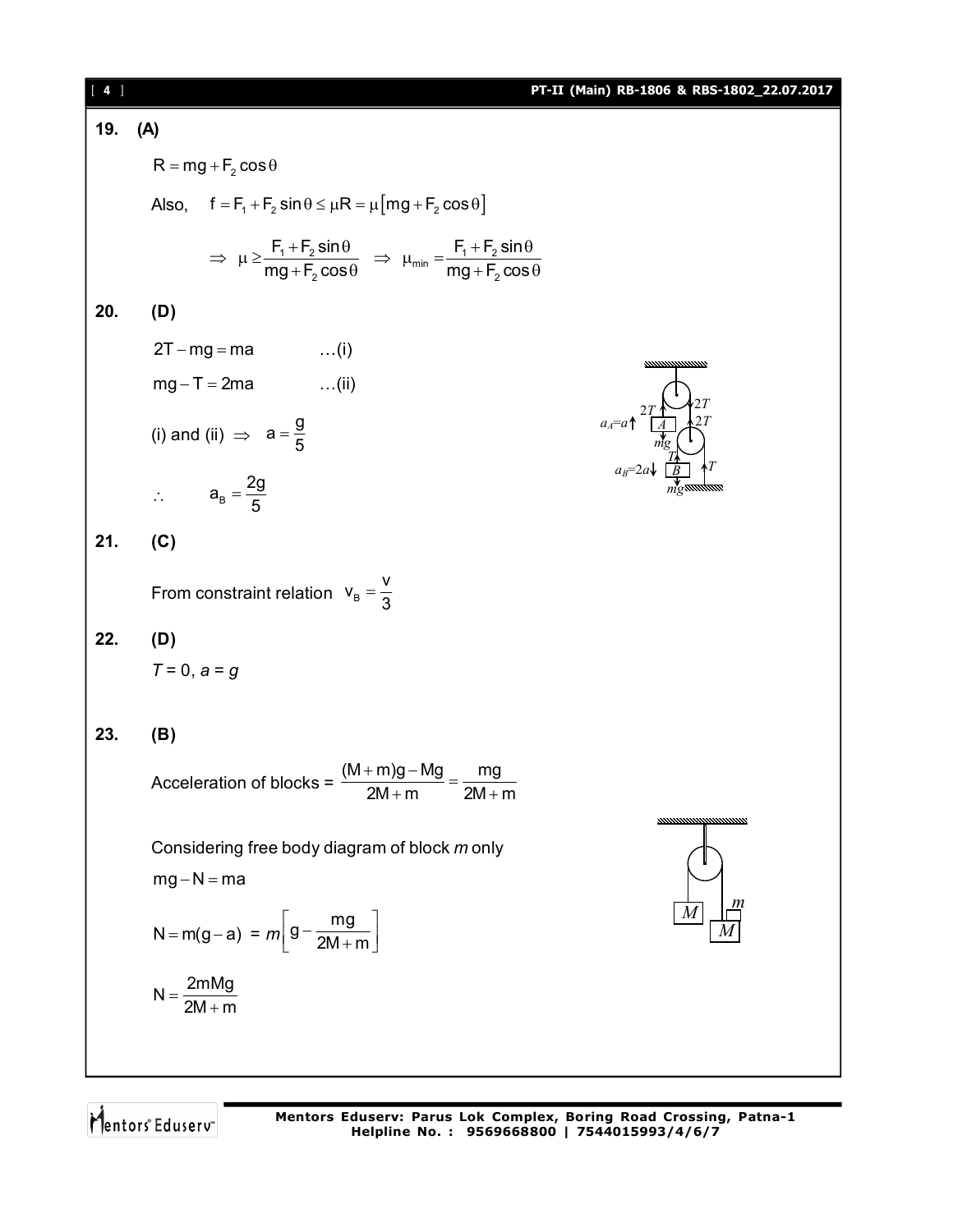#### **PT-II (Main) RB-1806 & RBS-1802\_22.07.2017** [ **5** ]

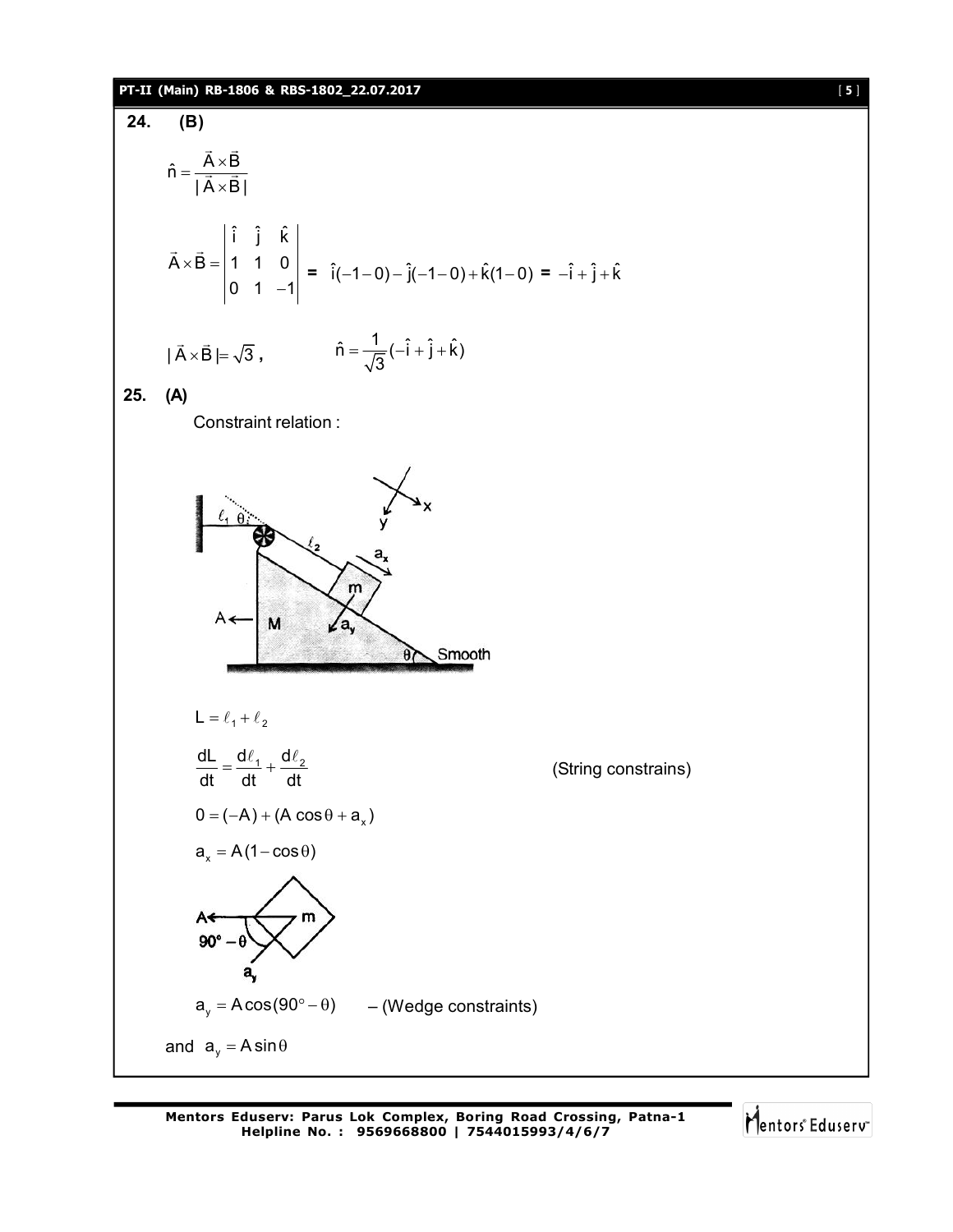

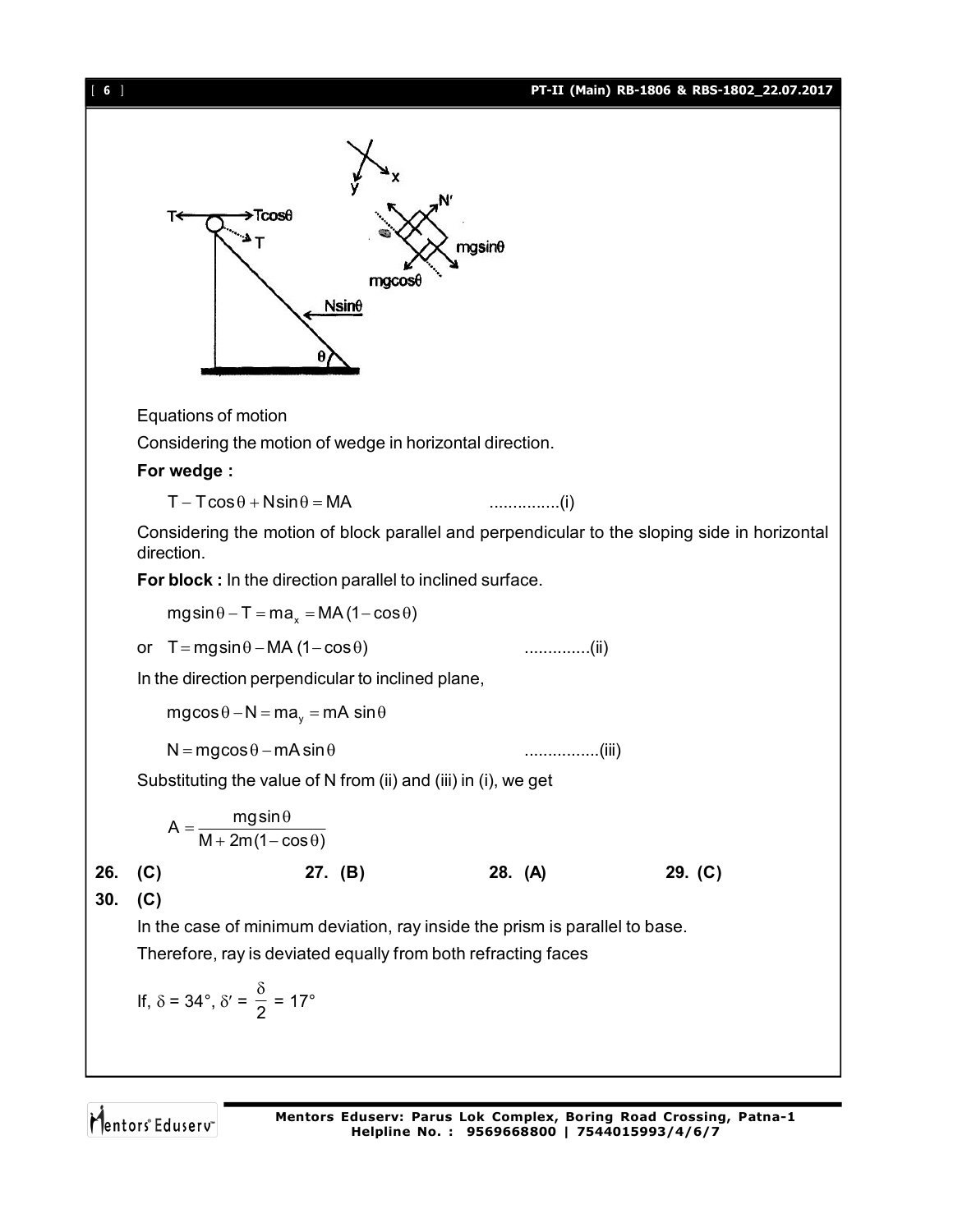#### **PT-II (Main) RB-1806 & RBS-1802\_22.07.2017** [ **7** ]

# **CHEMISTRY**

**31. (C)**

 $MCI_x + xAgNO_3 \rightarrow xAgCl + M(NO_3)_x$ 

Moles of AgNO $_3$ required for precipitation  $\,=\,$  500  $\times$  0.8  $\times$ 10 $^{-3}$ 

Now 0.1 mol of MCl<sub>x</sub> requires AgNO $_3$  = 0.4 mol

1 mol of MCl<sub>x</sub> requires AgNO<sub>3</sub> = 4 mol

 $\therefore$   $x = 4$ 

**32. (C)**

 $\begin{array}{ccc} 200 & 3 \rightarrow 0 & 240 \rightarrow 0.289 \rightarrow 0.289 \rightarrow 0.289 \rightarrow 0.289 \end{array}$  $\text{CaCO}_3 \longrightarrow \text{CO}_2 + \text{CaO}$ 

112 ml of CO<sub>2</sub> has a mass =  $\frac{44}{22400} \times 112 = 0.22$  g

or  $0.5g = 0.22 g + 0.28 g$ 

Hence law of conservation of mass holds.

# **33. (A)**

0.5% Se is present in peroxidase anhydrous enzyme so for the presence of 78.4 gm Se, the amount of enzyme should be

$$
\frac{100}{0.5} \times 78.4 = 156.8 \times 10^2 \text{ gm} \text{ or } 1.568 \times 10^4 \text{ gm}
$$

# **34. (A)**

Volume of cylindrical virus

= 
$$
\pi r^2 \ell
$$
  
\n=  $3.14 \times (7 \times 10^{-8})^2 \times (10 \times 10^{-8})$   
\n=  $3.14 \times 49 \times 10^{-16} \times 10^{-7}$   
\n=  $153.86 \times 10^{-23}$  cc

Weight of one virus particle

$$
= \frac{\text{Volume}}{\text{Specific volume}}
$$

$$
=\,\frac{153.86\times10^{-23}}{6.02\times10^{-2}}\,\text{gm}
$$

Molecular weight of virus

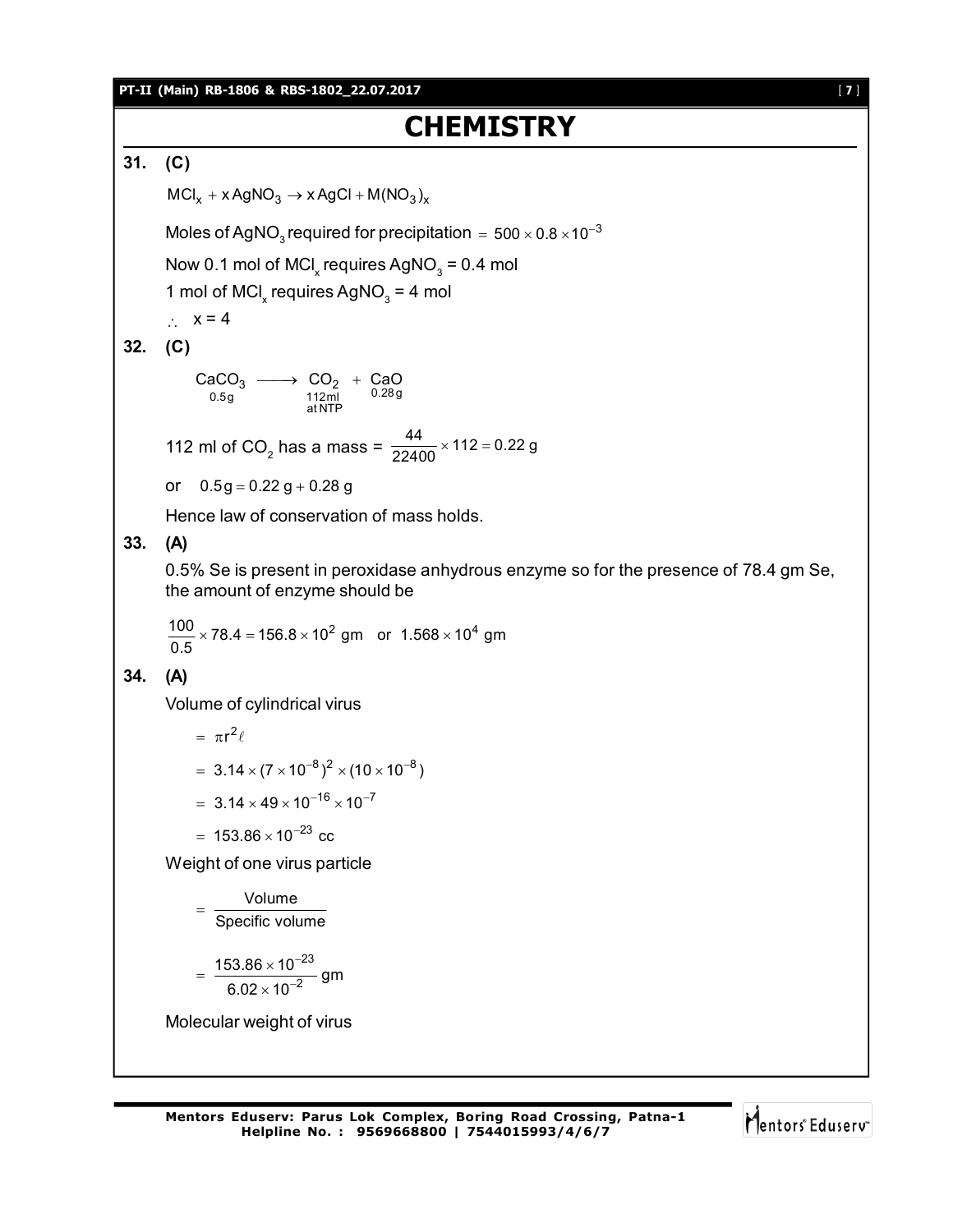$\frac{153.86 \times 10^{-21}}{6.02} \times 6.02 \times 10^{23}$  $=\frac{153.86\times10^{-21}}{0.00} \times 6.02\times1$  $= 15.4$  kg/mol. **35. (D)**  $M_f = \frac{200 \times 4 \times 2 + 300 \times 3}{500} = 5 M$  $=\frac{200\times4\times2+300\times3}{500}$ **36. (C)**  $8\cdot 18(\ell)$  +  $\frac{1}{2}$   $\cup$  2  $\longrightarrow$  0  $\cup$   $\cup$  2 + 31  $\cdot$  2  $114 g$   $25/2 mol$  $C_8H_{18(\ell)} + \frac{25}{2}O_2 \longrightarrow 8CO_2 + 9H_2O$ Mass of 1.425 L of petrol = 1.425  $\times$  10<sup>3</sup>  $\times$  0.8  $= 1140 g$ 1140 g of petrol consume  $O_2 = \frac{25 \times 10}{2}$  mol  $=\frac{25\times10}{2}$  mol = 125 mol. **37. (A)**  $3BaCl_2 + 2Na_3 PO_4 \rightarrow Ba_3 (OP_4)_2 + 6NaCl$ Limiting reagent is 0.2 mol sodium phosphate. **38. (A)** 342g of  $C_{12}H_{22}O_{11}$  gives C = 144 g  $\therefore$  34.2 g of C<sub>12</sub>H<sub>22</sub>O<sub>11</sub> gives C = 14.4 g **39. (B)** CaCl<sub>2</sub>.6H<sub>2</sub>O ; Mass = 40 + 71 + 108 = 219 On rendering anhydrous, percentage of mass lost  $\frac{108 \times 100}{219} = 49.3\%$  $\frac{\times 100}{10}$  = **40. (A)** Number of moles  $Cd^{2+} = 500 \times 10^{-3} \times 0.2 = 0.1$  mol Now, 0.1 mol of  $Cd^{2+}$  require  $H_2S$  $= 0.1$  mol or  $0.1 \times 34 = 3.4$  g. **41. (A)** H C–CH–CH–CH–C–CH 3 3 1 2 3 4 5  $\mathsf{CH}_3$  $\mathsf{CH}_3$ 6 OH  $\mathsf{CH}_3\,\mathsf{OH}$ 3,5,5-Trimethylhexane-2,4-diol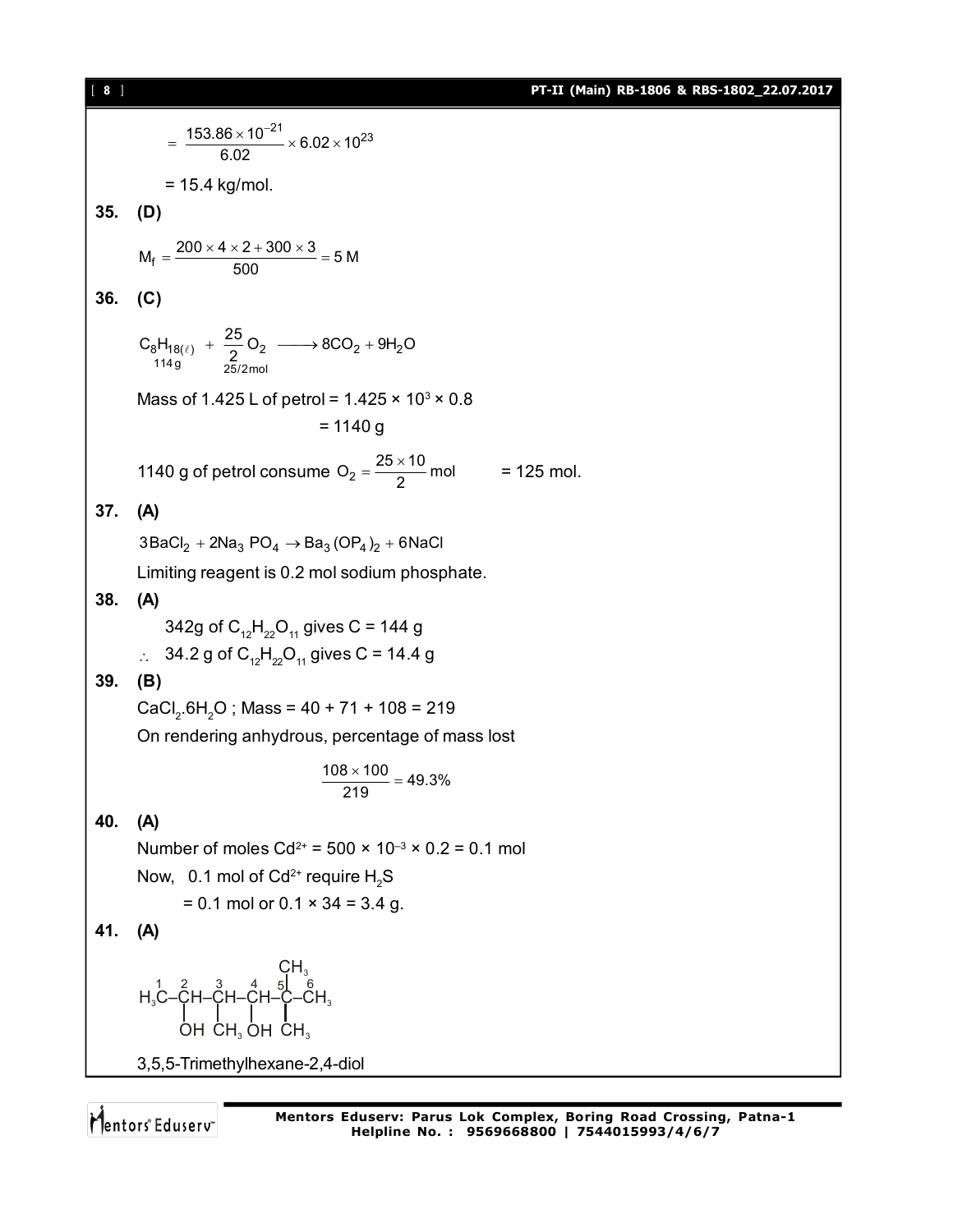#### **PT-II (Main) RB-1806 & RBS-1802\_22.07.2017** [ **9** ]



**47. (B)**

$$
\begin{array}{c}\nH - C = C - \ddot{C}H - \ddot{C}H = \dot{C}H_2 \\
\downarrow \\
C H = \underset{5}{C}H_2\n\end{array}
$$

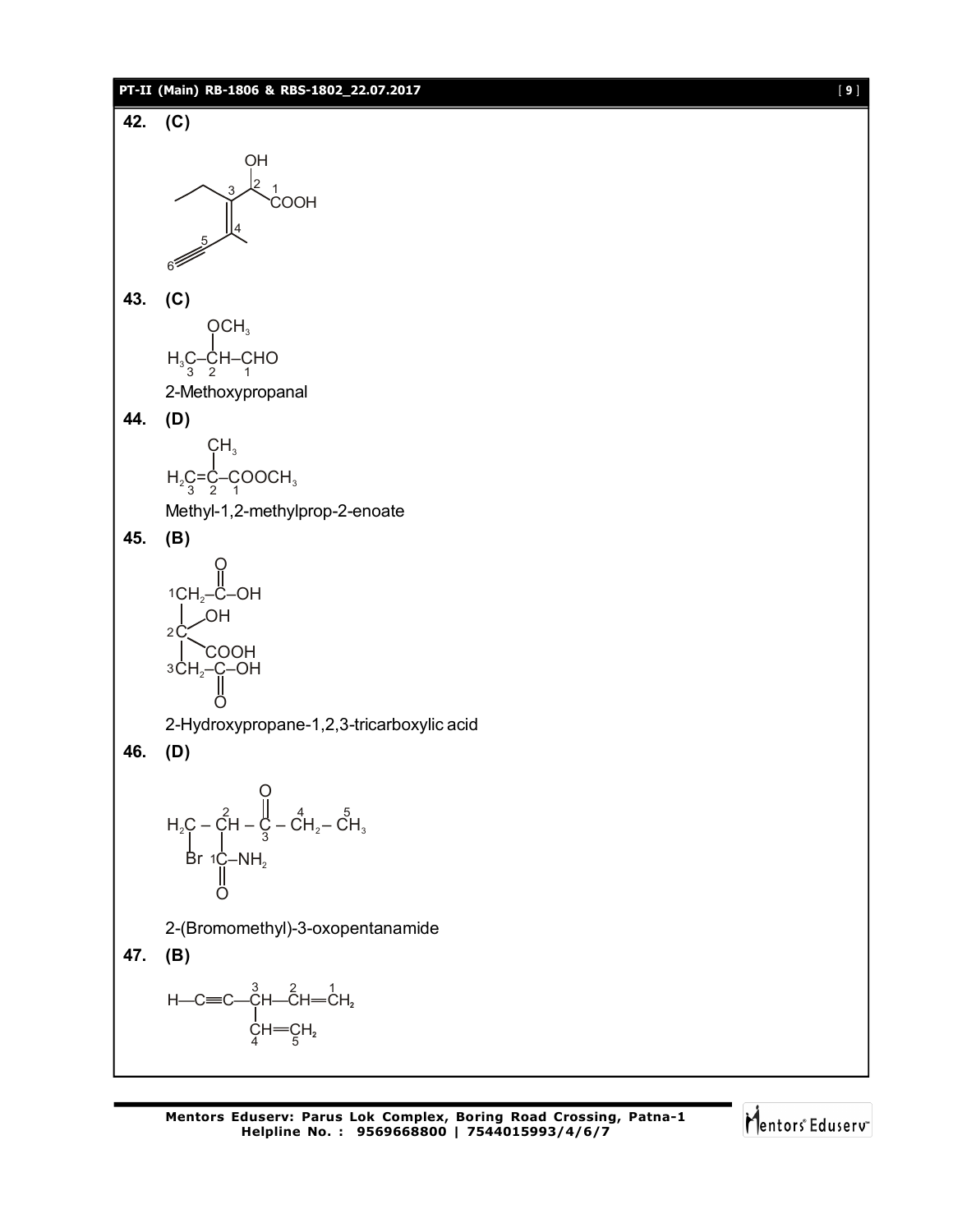[ **10** ] **PT-II (Main) RB-1806 & RBS-1802\_22.07.2017 48. (A)** н <sub>з</sub>С-Сн-Сн-Сно CH<sup>3</sup> OH OH 2,3-Dihydroxy-4-methylpentanal **49. (B) 50. (C)** Br  $\mathsf{CH}_3$  $\mathsf{CH}_3^3$ Cl Parent chain 5-Substituents **51. (B)**  $x - c = ?$  $dx - x = 1.0 \text{ Å}$  $dc - c = 1.54$  Å En of  $x = 3.00$ En of  $c = 2.00$  $dA - B = r_A + r_B - 0.09 (x_A - x_B)$ where  $\mathsf{x}_{\mathsf{A}}$  =  $\,$  En of A  $x_{\rm B}$  = En of B  $dx - c = 0.50\text{\AA} + 0.77\text{\AA} - 0.09(3 - 2.00) = 1.18\text{\AA}$ **52. (A)** 2nd ionisation potential of Li, O N & F. After loss of one electron Li<sup>+</sup> got Noble gas electronic configuration and more stable. **53. (B)** Maximum jump in  $I.P_{4}$  = 170,6eV No of valence electrons = 3. **54. (B)**  $19K^+ = 1.34 \text{ Å}$  (Cationic radius)  $9<sup>F</sup> = 1.34 \text{ Å}$  (Anionic radius) in neutral condition size of K and F has 2.03  $\rm \AA$  and 0.72  $\rm \AA$  respectively.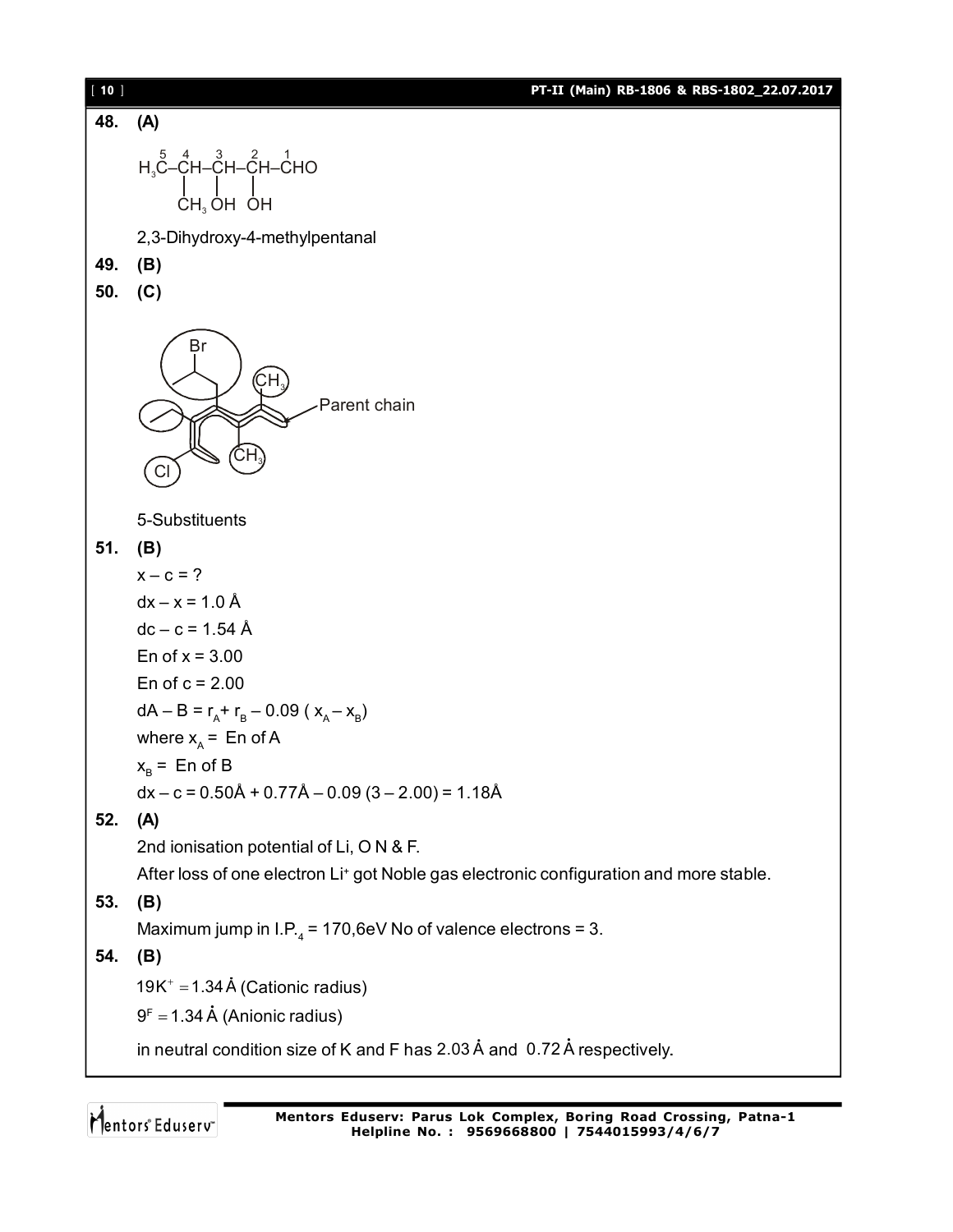|     | PT-II (Main) RB-1806 & RBS-1802_22.07.2017<br>$[11]$                                                                        |
|-----|-----------------------------------------------------------------------------------------------------------------------------|
| 55. | (D)                                                                                                                         |
|     | $2s^1/2s^2$ $2p^1 2p^2/2p^3$ $2p^4 2p^5 2p^6$<br>Li, $\left(Be, \frac{1}{10}B, \frac{1}{10}C, \frac{1}{10}C\right)$ , F, Ne |
|     | IP of half filled electronic configuration is greater than adjacent atom.                                                   |
|     | $IP_1 = Li < B < Be < C < O < N < F < Ne$                                                                                   |
| 56. | (A)                                                                                                                         |
|     | Both fluorine and neon are 2 <sup>nd</sup> period element. Fluorine is smallest size while neon has vander<br>wall forces.  |
| 57. | (B)                                                                                                                         |
|     | Electronic configuration $1-14$ $0-1$ $68$ belongs to 'f' blcok-III B Group.                                                |
| 58. | (B)                                                                                                                         |
|     | Along the period $\triangle$ Heg increases. Due to half filled atomic orbital N has less $\triangle$ Heg than O.            |
| 59. | (B), factual                                                                                                                |
| 60. | (A)<br>$\Delta H_{\text{ion}} = -\Delta H$ eg                                                                               |
|     | <b>MATHEMATICS</b>                                                                                                          |
|     |                                                                                                                             |
| 61. | (D)                                                                                                                         |
|     | Here R = {(x, y): $ x^2 - y^2 $ < 16} and given A = {1, 2, 3, 4, 5}                                                         |
|     | $\therefore$ R = {(1,1); (1,2)(1,3)(1,4); (2,1)(2,2)(2,3) (2,4); (3,1)(3,2) (3,3)(3,4); (4,1)(4,2)(4,3);                    |
|     | (4,4)(4,5),(5,4)(5,5)                                                                                                       |
| 62. | (D)                                                                                                                         |
|     | Given, $xRy \Rightarrow x$ is relatively prime to y.                                                                        |
|     | : Domain of R = $\{2,3,4,5\}$ .                                                                                             |
| 63. | (C)                                                                                                                         |
|     | R be a relation on N defined by $x + 2y = 8$ .                                                                              |
|     | $R = \{(2,3); (4,2); (6,1)\}$                                                                                               |
|     | Hence, Domain of $R = \{2, 4, 6\}$ .                                                                                        |
| 64. | (A)                                                                                                                         |
|     | It is obvious.                                                                                                              |
|     |                                                                                                                             |

Mentors<sup>e</sup> Eduserv<sup>-</sup>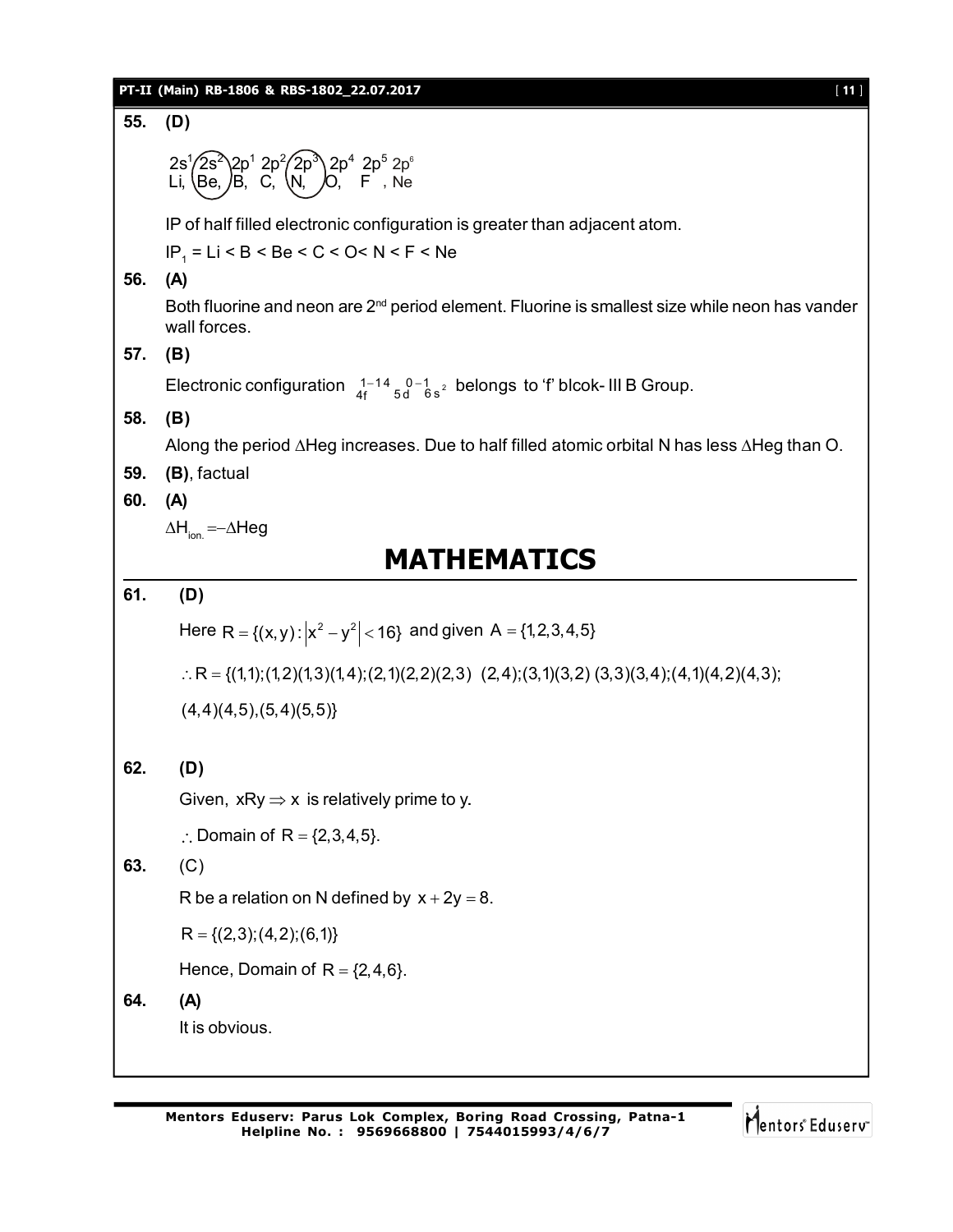| $[12]$ | PT-II (Main) RB-1806 & RBS-1802_22.07.2017                                                                                                                                                |
|--------|-------------------------------------------------------------------------------------------------------------------------------------------------------------------------------------------|
| 65.    | (C)                                                                                                                                                                                       |
|        |                                                                                                                                                                                           |
|        |                                                                                                                                                                                           |
| 66.    | (A)                                                                                                                                                                                       |
|        | $\cos\frac{\pi}{19} + \cos\frac{3\pi}{19} + \cos\frac{5\pi}{19} +  + \cos\frac{17\pi}{19}$                                                                                                |
|        | Use formula                                                                                                                                                                               |
|        | if $\cos \alpha + \cos(\alpha + \beta) +  + \cos(\alpha + (n-1)\beta) = \frac{\cos(\alpha + (n-1)\beta / 2)\sin(\beta \frac{n}{2})}{\sin(\beta \frac{\beta}{2})}$                         |
|        | where $\alpha = \frac{\pi}{19}$ , $\beta = \frac{2\pi}{9}$ , $n = 9$                                                                                                                      |
| 67.    | (B)                                                                                                                                                                                       |
|        | $\alpha = \beta = \gamma = \frac{\pi}{2}$                                                                                                                                                 |
| 68.    | (B)                                                                                                                                                                                       |
|        | We have,                                                                                                                                                                                  |
|        | $\cos\theta \cos2\theta \cos2^{2}\theta$ $\cos2^{n-1}\theta = \frac{\sin2^{n}\theta}{2^{n}\sin\theta} = \frac{\sin(\pi-\theta)}{2^{n}\sin\theta}$<br>$[\cdot; 2^n \theta = \pi - \theta]$ |
|        | $2^n$                                                                                                                                                                                     |
| 69.    | (C)                                                                                                                                                                                       |
|        | $7x - 1 = 12$ , $7x - 1 = -12$                                                                                                                                                            |
| 70.    | (B)                                                                                                                                                                                       |
|        | 5 lies in 4th quadrant                                                                                                                                                                    |
| 71.    | (C)                                                                                                                                                                                       |
|        | We have $2^{x+2}$ > $2^{-2/x}$ . Since the base 2 > 1, we have $x + 2$ > -2/x (the sign of the inequality is<br>retained). Solving the last inequality, we obtain $x \in (0, \infty)$     |
|        |                                                                                                                                                                                           |

Mentors<sup>®</sup> Eduserv<sup>®</sup>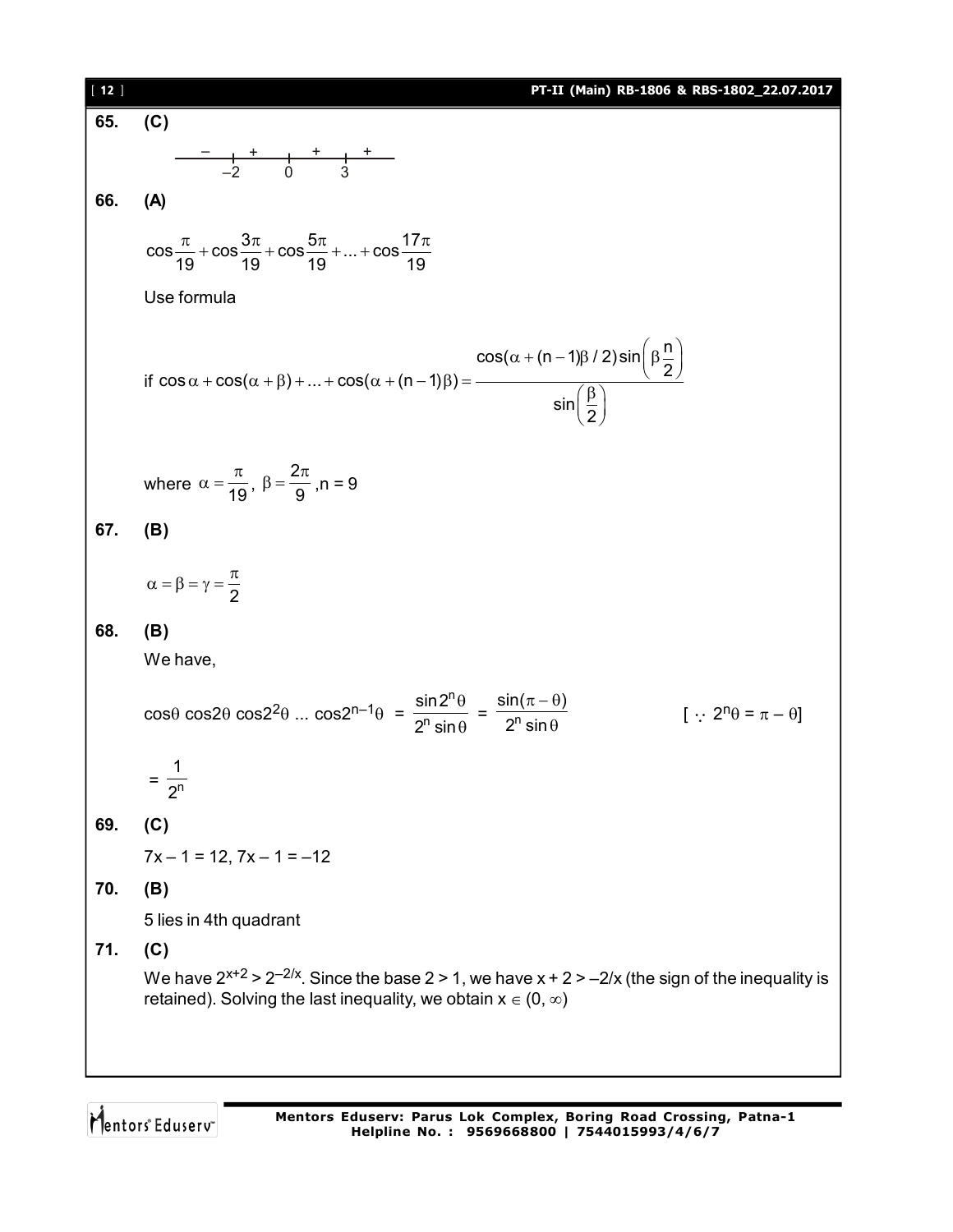### **PT-II (Main) RB-1806 & RBS-1802\_22.07.2017** [ **13** ]

72. (A)  
\n(a) 
$$
\frac{1-\tan^2\theta}{1+\tan^2\theta} + b \cdot \frac{2\tan\theta}{1+\tan^2\theta} = a
$$
  
\n73. (B)  
\n10g<sub>40</sub> 28 =  $\frac{\log 28}{\log 49} = \frac{\log 7 + \log 4}{2\log 7}$   
\n=  $\frac{\log 7}{2\log 7} + \frac{\log 4}{2\log 7} = \frac{1}{2} + \frac{1}{2}\log_7 4$   
\n=  $\frac{1}{2} + \frac{1}{2} \cdot 2\log_7 2 = \frac{1}{2} + \log_7 2 = \frac{1}{2} + m = \frac{1+2m}{2}$   
\n74. (A)  
\n $\log_a \left(\frac{a+b}{2}\right) = \frac{1}{2}(\log_a a + \log_a b)$   
\n=  $\frac{1}{2}\log_a (ab) = \log_a \sqrt{ab}$   
\n⇒  $\frac{a+b}{2} = \sqrt{ab} \Rightarrow a+b = 2\sqrt{ab}$   
\n⇒  $(\sqrt{a} - \sqrt{b})^2 = 0 \Rightarrow \sqrt{a} - \sqrt{b} = 0 \Rightarrow a = b$ .  
\n75. (D)  
\nIf  $\log_a 2 + \log_a 4 + \log_a 16 + \log_a x = 6$   
\nthen  $\log_a (2 \times 4 \times 16 \times x) = 6$   
\n⇒  $\log_a 128x = 6 \Rightarrow 128x = 4^6$   
\n⇒  $x = \frac{64 \times 64}{128} \Rightarrow x = 32$   
\n76. (D)  
\n $\cos 90^0 = 0$   
\n77. (A)  
\n $x^2 = 16 \Rightarrow x = \pm 4$   
\n2x = 6 ⇒ x = 3  
\nThere is no value of x which satisfies both the above equation. Thus,  $A = \phi$ .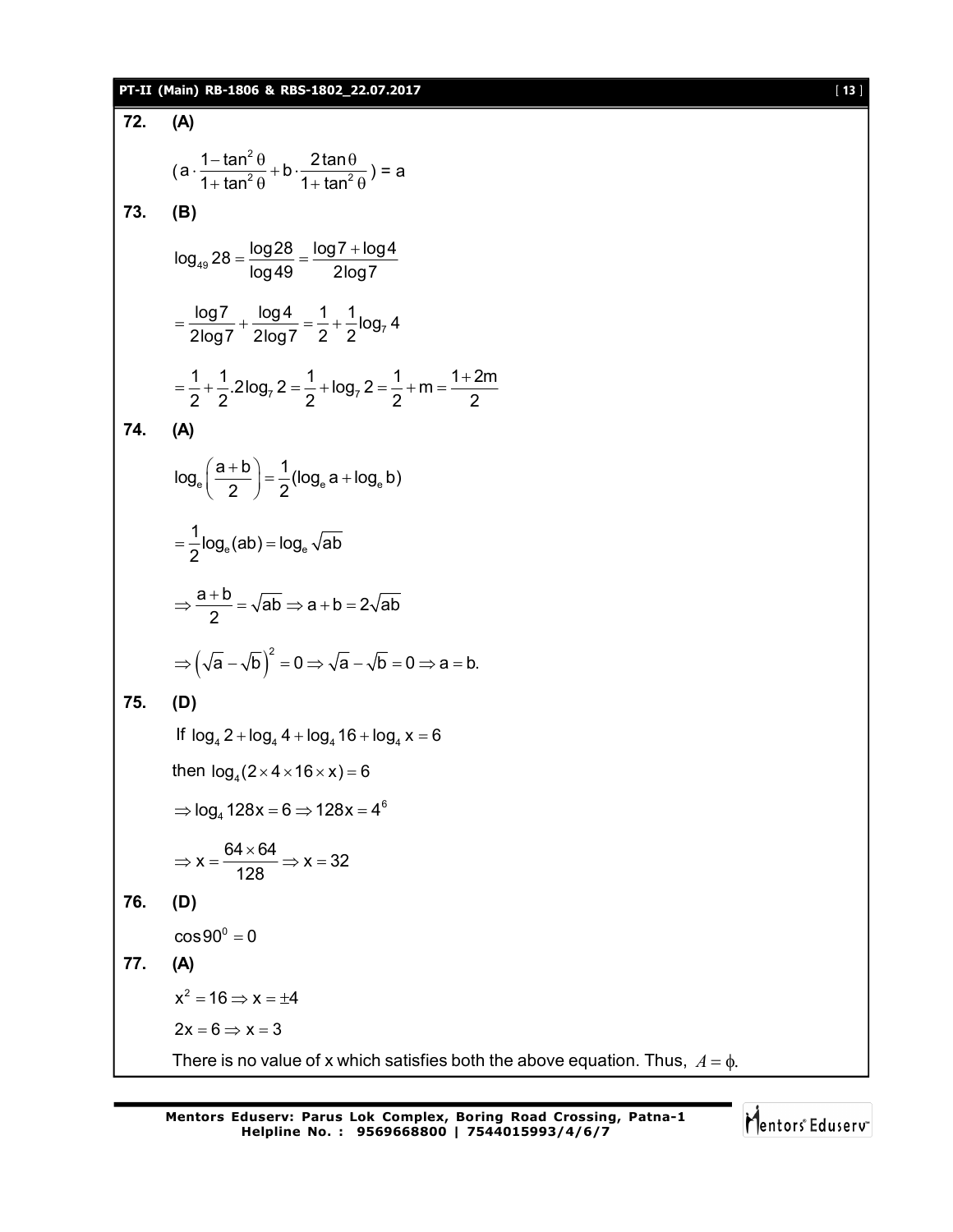| $[14]$ | PT-II (Main) RB-1806 & RBS-1802_22.07.2017                                                                                                                                                                                    |
|--------|-------------------------------------------------------------------------------------------------------------------------------------------------------------------------------------------------------------------------------|
| 78.    | (C)                                                                                                                                                                                                                           |
|        | $n(A^c \cap B^c) = n[(A \cup B)^c] = n(U) - n(A \cup B)$                                                                                                                                                                      |
|        | $= n(U) - [n(A) + n(B) - n(A \cap B)]$                                                                                                                                                                                        |
|        | $= 700 - [200 + 300 - 100] = 300.$                                                                                                                                                                                            |
| 79.    | (B)                                                                                                                                                                                                                           |
|        | $x^2-5x+7<1$ ; $x^2-5x+6<0$                                                                                                                                                                                                   |
|        | $(x-2)$ $(x-3) < 0$                                                                                                                                                                                                           |
| 80.    | (B)                                                                                                                                                                                                                           |
|        | $\begin{cases} 0 \leq \alpha \leq \frac{\pi}{2} \\ 0 \leq \beta \leq \frac{\pi}{2} \end{cases} \Rightarrow \begin{cases} 0 \leq \alpha + \beta \leq \pi \\ -\frac{\pi}{2} \leq \alpha - \beta \leq \frac{\pi}{2} \end{cases}$ |
|        |                                                                                                                                                                                                                               |
|        | $cos(\alpha + \beta) = -\frac{4}{5}$ $\Rightarrow \frac{\pi}{2} \le \alpha + \beta \le \pi$ $\Rightarrow tan(\alpha + \beta) = -\frac{3}{4}$                                                                                  |
|        | $sin(\alpha - \beta) = \frac{5}{13}$ $\Rightarrow 0 \le \alpha - \beta \le \frac{\pi}{2}$ $\Rightarrow tan(\alpha - \beta) = \frac{5}{12}$                                                                                    |
|        | ∴ tan2β = tan(( $\alpha$ + β) – ( $\alpha$ – β)) = $\frac{-\frac{3}{4} - \frac{5}{12}}{1 - \frac{15}{12}} = -\frac{56}{33}$                                                                                                   |
| 81.    | (D)                                                                                                                                                                                                                           |
|        | $2\cos(A + B) \cos(A - B) + \cos(2C) = -2\sin(C) \cos(A - B) + 1 - 2\sin^2(C)$                                                                                                                                                |
|        | $= 1 - 2\sin C$ (cos(A – B) + sinC)<br>$= 1 - 2\sin C$ (cos(A -B) – cos(A + B))                                                                                                                                               |
|        | $= 1 - 4 \sin A \sin B \sin C$                                                                                                                                                                                                |
| 82.    | (D)                                                                                                                                                                                                                           |
|        | We have, $\tan \theta = \frac{1}{2}$                                                                                                                                                                                          |
|        | $\tan 2\theta = \frac{2\tan\theta}{1-\tan^2\theta} = \frac{4}{3}$                                                                                                                                                             |
|        | Now, $\tan(2\theta + \phi) = \frac{\tan 2\theta + \tan \phi}{1 - \tan 2\theta \tan \phi} = \frac{\frac{1}{3} + \frac{1}{3}}{1 - \frac{4}{3} \times \frac{1}{3}} = 3$                                                          |

Mentors<sup>®</sup> Eduserv<sup>®</sup>